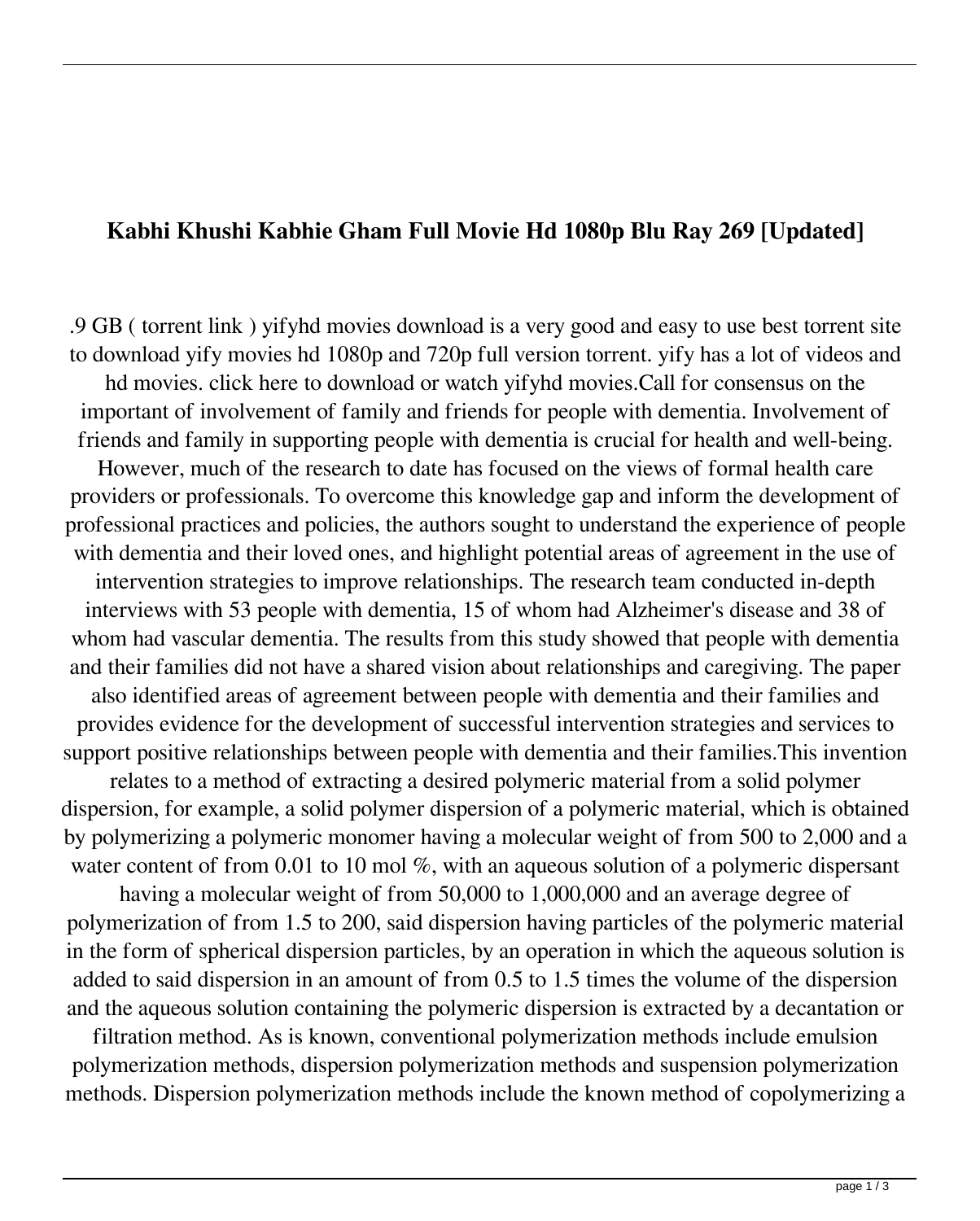monomer, which is emulsified, with a monomer,

## [Download](http://evacdir.com/a2FiaGkga2h1c2hpIGthYmhpZSBnaGFtIGZ1bGwgbW92aWUgaGQgMTA4MHAgYmx1IHJheSAyNjka2F/ZG93bmxvYWR8a1c3TVhoaWRueDhNVFkxTWpRMk16QTFNSHg4TWpVM05IeDhLRTBwSUhKbFlXUXRZbXh2WnlCYlJtRnpkQ0JIUlU1ZA.brenda?&helminthic=holstering&homebased=houseplant)